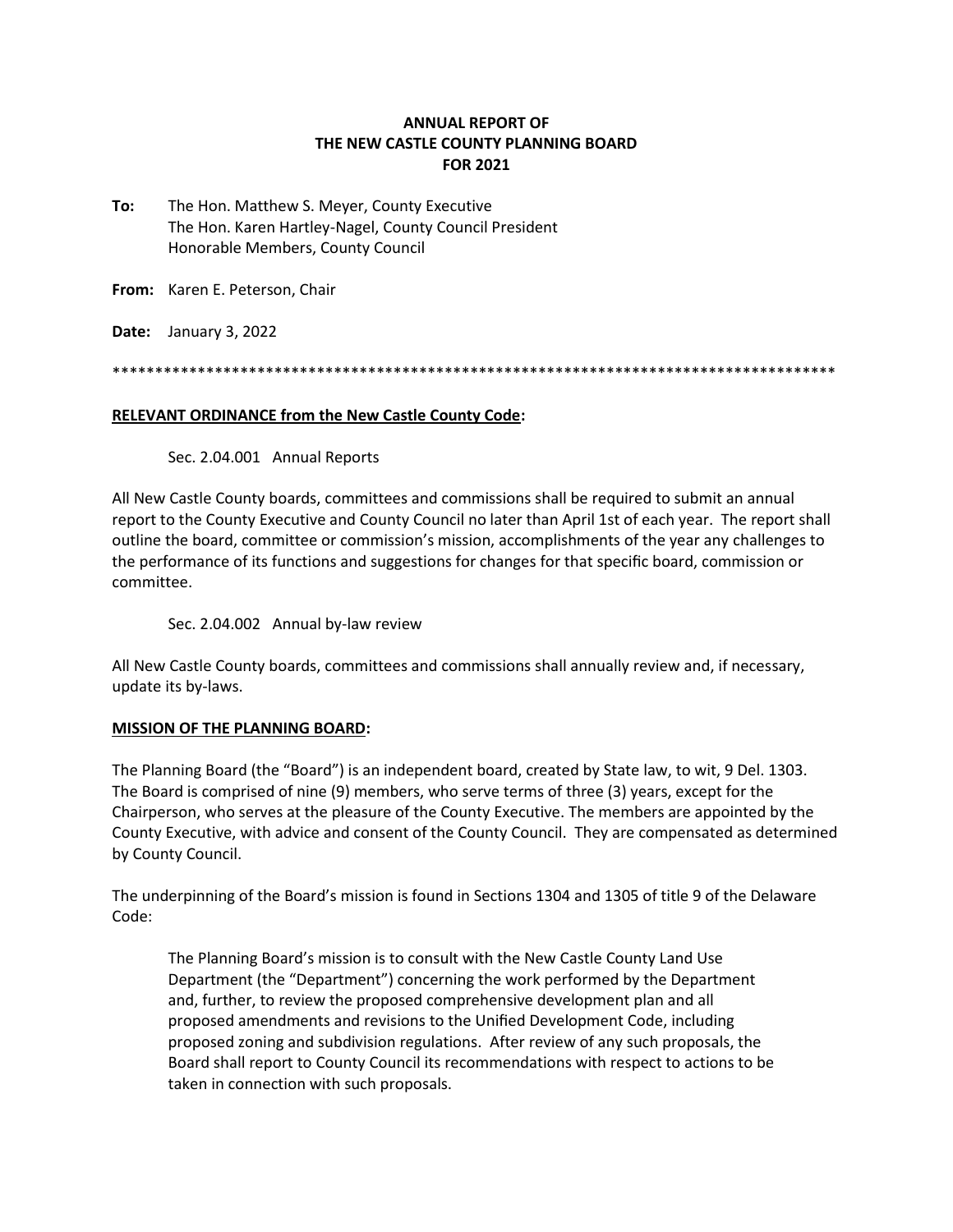Further specificity of the Board's function can be found in the New Castle County Code:

Sec.40.30.310. Planning Board

The Planning Board shall consist of nine (9) members, having the following powers and duties:

- A. To review, hear, consider, and make recommendations to approve or disapprove applications for zoning map and Code text amendments, as indicated in Table 40.30.10;
- B. To initiate, prepare, or cause to be prepared, a zoning or land development code or amendments thereto, and make recommendations to County Council and the County Executive as the Board deems appropriate;
- C. To prepare, or cause to be prepared, the Comprehensive Development Plan or any element or portion thereof, and make recommendations to County Council and the County Executive as the Board deems appropriate;
- D. To initiate, review, hear, consider, and make recommendations to County Council and the County Executive to approve or disapprove amendments to the Comprehensive Development Plan;
- E. To adopt additional or amended rules of procedure consistent with this Section to govern the Planning Board's proceedings;
- F. To conduct studies of the County's resources and needs and to report its findings and recommendations, with reference thereto from time to time, to County Council and the County Executive; and
- G. Any other power or duty provided for under State law or indicated in Table 40.30.110 of this Article.

# **ACTIVITIES**

## Board Membership.

The Board is presently operating with a full complement of members. Attendance is good and there have been no problems with getting a quorum for hearings and business meetings.

| Attendance | (19 meetings) |         |        |  |
|------------|---------------|---------|--------|--|
|            |               | Present | Absent |  |
|            | Cahill        | 19      | 0      |  |
|            | Cochran       | 16      | 3      |  |
|            | Daigle        | 17      | 2      |  |
|            | <b>Drake</b>  | 18      | 1      |  |
|            | Gray          | 17      | 2      |  |
|            | McGlinchey    | 16      | 3      |  |
|            | Peterson      | 19      | 0      |  |
|            | Snowden       | 19      | 0      |  |

Visvardis 18 18

Board By-Laws and Special Rules of Order were repealed and replaced by the Planning Board Rules of Procedure on April 20, 2021. The annual review of the Board's Rules of Procedure will be held at the Board's business meeting of January 18, 2022.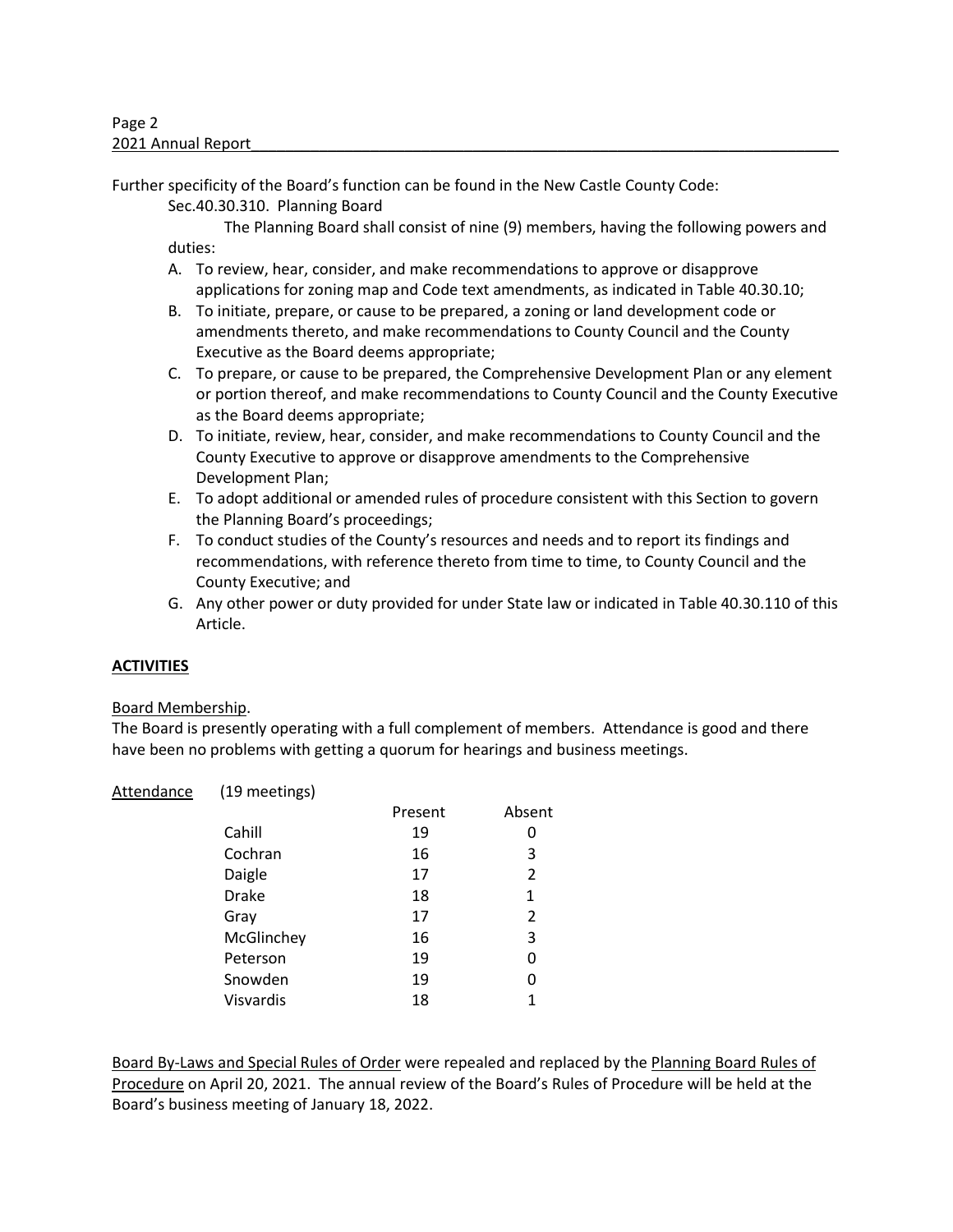### Text Amendments

Ten (10) text amendments were heard by the Board in 2021.

- App. 2019-0766-T (Ord. 19-108) to amend the UDC regarding septic systems.
- App. 2020-0664-T (Ord. 20-112) to amend the UDC regarding historic resources.
- App. 2021-0063-T (Ord. 21-009) to amend the UDC regarding forest resource preservation.
- App. 2021-0102 (Ord. 21-013) to amend the Code regarding text amendments.
- App. 2021-0127-T (Ord. 21-018) to amend UDS regarding septic systems.
- App. 2021-0163-T (Ord. 21-036) to amend UDC regarding master plans.
- App. 2021-0164-T (Ord. 21-024) to amend UDC regarding lighting.
- App. 2021-0230-T (Ord. 21-049) to amend UDC regarding construction materials.
- App. 2021-0269-T (Ord. 21-050) to amend UDC regarding transfer of development rights.
- App. 2021-0270-T (Ord.21-065) to amend UDC regarding bulk standards.

### Public Hearings

The Board typically holds public hearings on the first Tuesday evening of every month, as needed. These public hearings are jointly held by the Board and the Department of Land Use. In 2021, the Board held ten (10) public hearings. The table below provides a summary of the applications heard by the Board.

| <b>Date</b>    | <b>Exploratory</b><br>Plan | <b>Subdivision</b><br><b>Appeal</b> | <b>Rezoning</b> | <b>Deed</b><br><b>Restriction</b><br>Change | <b>Text</b><br>Amendment | <b>Subdivision</b><br>Variance |
|----------------|----------------------------|-------------------------------------|-----------------|---------------------------------------------|--------------------------|--------------------------------|
| 01-05-21       | 1                          |                                     | 1               |                                             |                          |                                |
| $02 - 02 - 21$ | 1                          |                                     | $\overline{2}$  |                                             |                          | 1                              |
| $03-02-21*$    |                            |                                     |                 |                                             | 1                        |                                |
| 04-06-21       | $\overline{2}$             |                                     | $\mathbf{1}$    |                                             | $\mathbf{1}$             |                                |
| 05-04-21       |                            |                                     | 1               |                                             | 1                        |                                |
| 06-01-21       |                            |                                     | 1               |                                             | $\overline{2}$           |                                |
| 07-06-21       |                            |                                     |                 |                                             | 3                        |                                |
| 08-03-21       | 1                          |                                     | $\mathcal{P}$   |                                             |                          |                                |
| 09-13-21       |                            |                                     | $\overline{2}$  | 1                                           | $\overline{2}$           | 1                              |
| 12-07-21       | $\mathbf{1}$               |                                     | $\mathbf{1}$    |                                             |                          |                                |
| Total: 31      | 6                          | 0                                   | 11              | $\mathbf{1}$                                | 10                       | $\overline{2}$                 |

\*The Board also heard App. 2021-0086 to create an Agricultural Preservation District